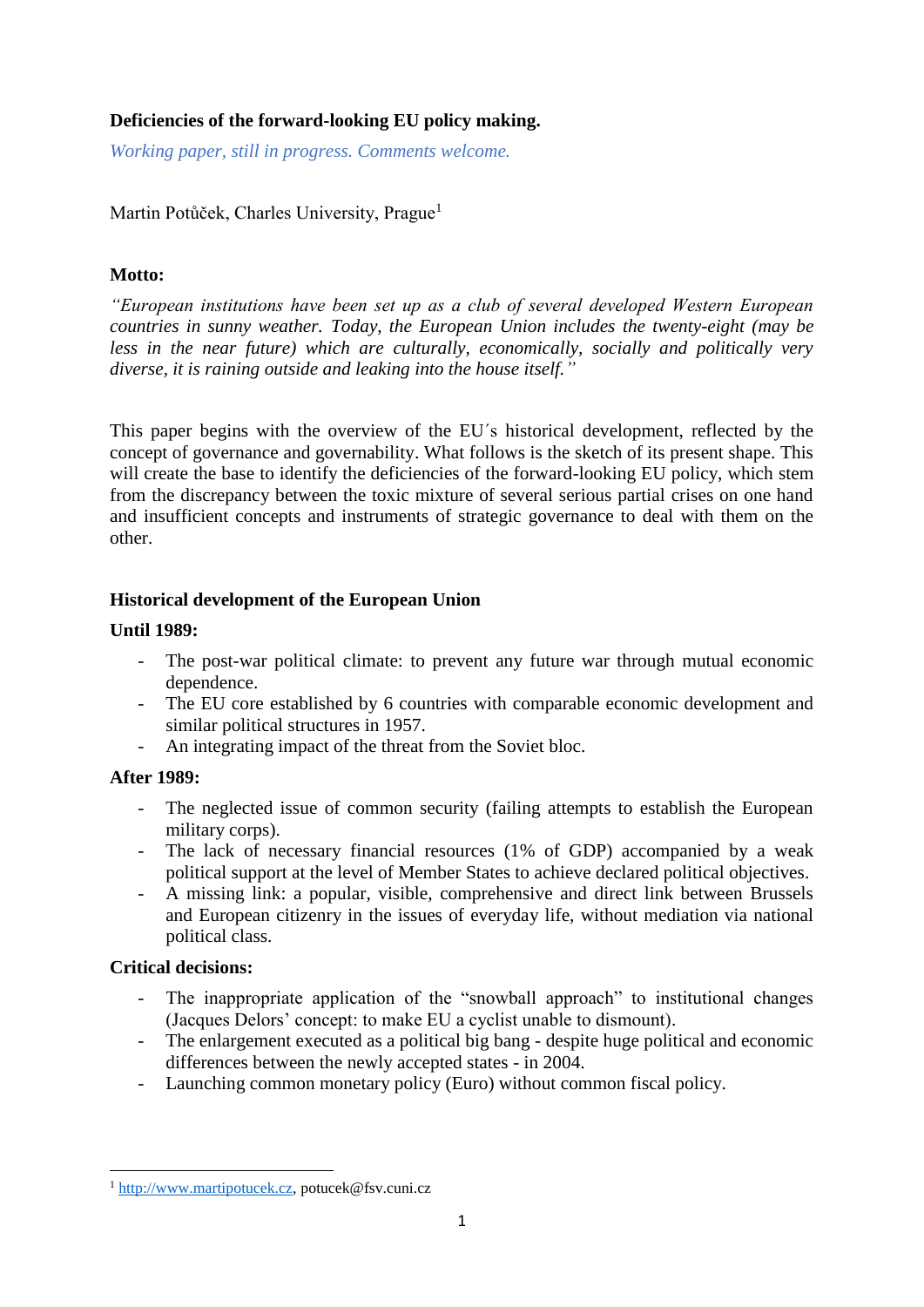- Existing governance structures implemented within the EU framework prefer negative integration (removal of barriers, deregulation), lacking in reliable mechanisms for promoting positive integration (pursuit of social goals). (Scharpf 2009)

# **Present situation: an unprecedented complex crisis of the EU, consisting of several serious partial crises**

### **Motto:**

*"The European Union and the Member States are confronted with an existential crisis of the entire European project. As a result of several successive crises an increasingly large share of the population perceives the EU as an undemocratic and unjust political system. Overall trust in institutions at both Union and Member State levels is waning, while ever louder calls for a repatriation of powers to the national level are shaking the EU to its core. (…) Distrust towards institutions has created a deepening divide between the Union and its citizens."* (Reconciling Europe 2018)

The global crisis which arose out of the financialization of an under-regulated global economy revealed and deepened many burning social issues in the European Union member countries. This fully exposed the Janusian character of the European Union. One face continues to promote economic liberalization (e.g., when the European Commission proposed a directive to privatize services of general interest; however, it did not pass through the European Parliament), fiscal discipline, labour market flexibility, restrictive pension reforms and a more competitive European economy. The other face talks about social justice, social rights, active ageing, and fight against poverty and social exclusion. It is increasingly clear to European Union citizens that the latter face is losing in the duel against the former and that it might even get knocked out. (Taylor-Gooby 2003, Piketty 2018, Potůček 2018)

### **Partial crises:**

- Uncontrolled or poorly controlled migration, contributing to the rise of political extremism and authoritarianism.
- The European "troika" (European Commission, European Central Bank, and International Monetary Fund) rolling democratic decision making procedures at national level.
- Brexit (which might motivate some other Member States considering to follow suit).
- An inconsistent engagement in Ukraine, associated with deteriorated relations to Russia.
- The rising indebtedness of the majority of the EU Member States.
- The shaken legitimacy of the process of European integration in general and the EU in particular in the eyes of European citizens.

## **The deficiencies of the forward-looking EU policy**

### **Motto:**

*"Our faith is in the great idea that we inherited, which we believe to have been the one force powerful enough to lift Europe's peoples above themselves and their warring past. We believe it remains the one force today virtuous enough to ward off the new signs of totalitarianism that drag in their wake the old miseries of the dark ages. (…) We don't have a choice. We must now fight for the idea of Europe or see it perish beneath the waves of populism."* (Fight for Europe 2019)